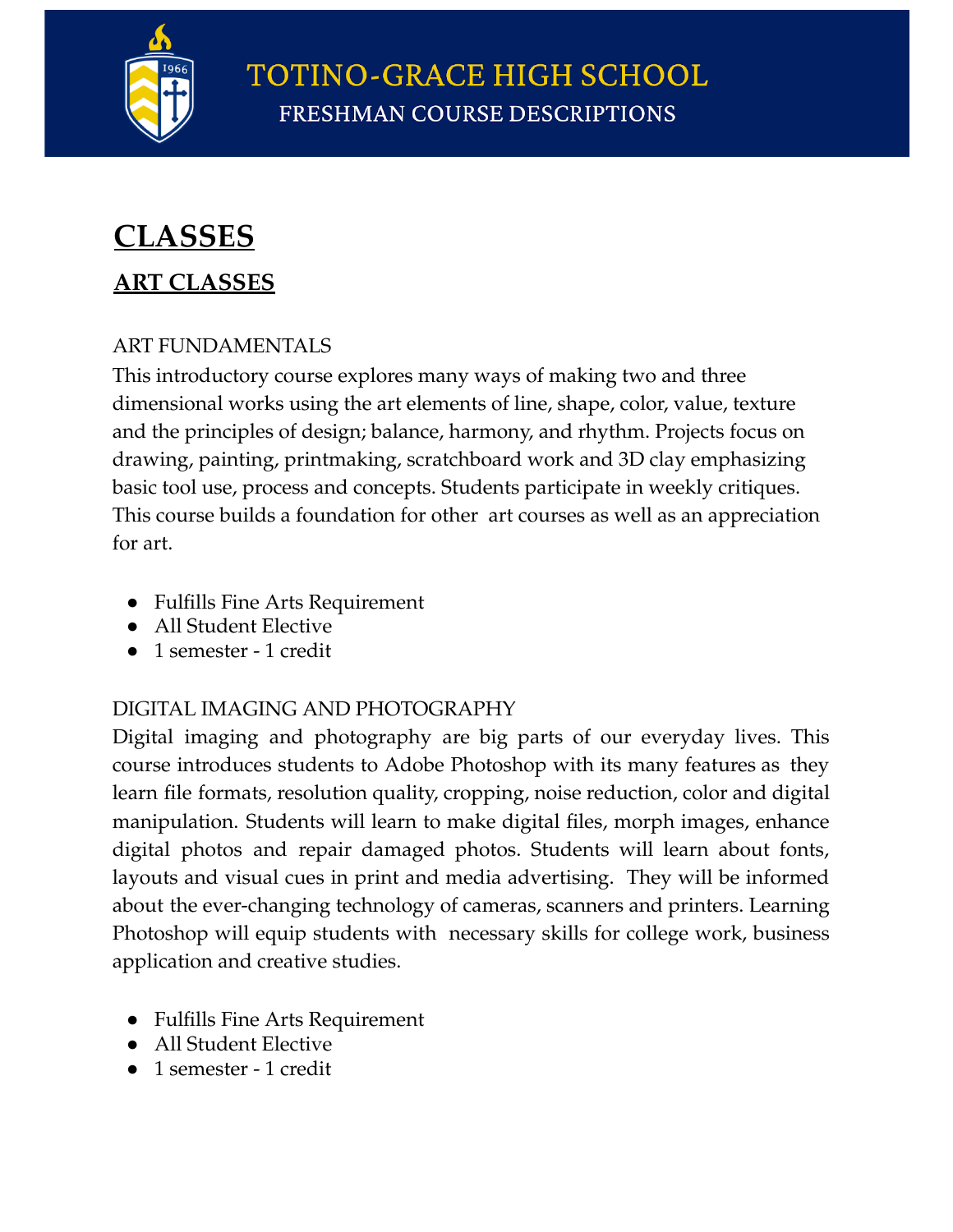

### **BUSINESS CLASSES**

#### INTRODUCTION TO BUSINESS

This course has been developed to introduce students to the functional areas of business, giving them opportunities to examine the business environment, types of businesses, and the business activities that take place in the work environment.

- All Student Elective
- This course must be taken before any other business course can be taken with the exception of Personal Finance.
- 1 semester 1 credit

#### PERSONAL FINANCE

This class will help students learn how to manage resources such as cash or credit. Students will look at long-term planning, goal setting and investing as ways to maintain wealth. The course will include units on careers, budgeting, investing, insurance, credit and consumer rights.

- All Student Elective
- 1 semester 1 credit

### **DRAMA CLASSES**

#### ACTING AND PERFORMANCE 1

This class provides hands-on experiences in the theatre arts with a focus primarily on performance skills. From the business-minded student, who wants to develop poise and self-confidence in presentation skills, to the performer looking to improve their acting skills, this class will provide opportunities for creativity and expression for all. Students will engage in a variety of learning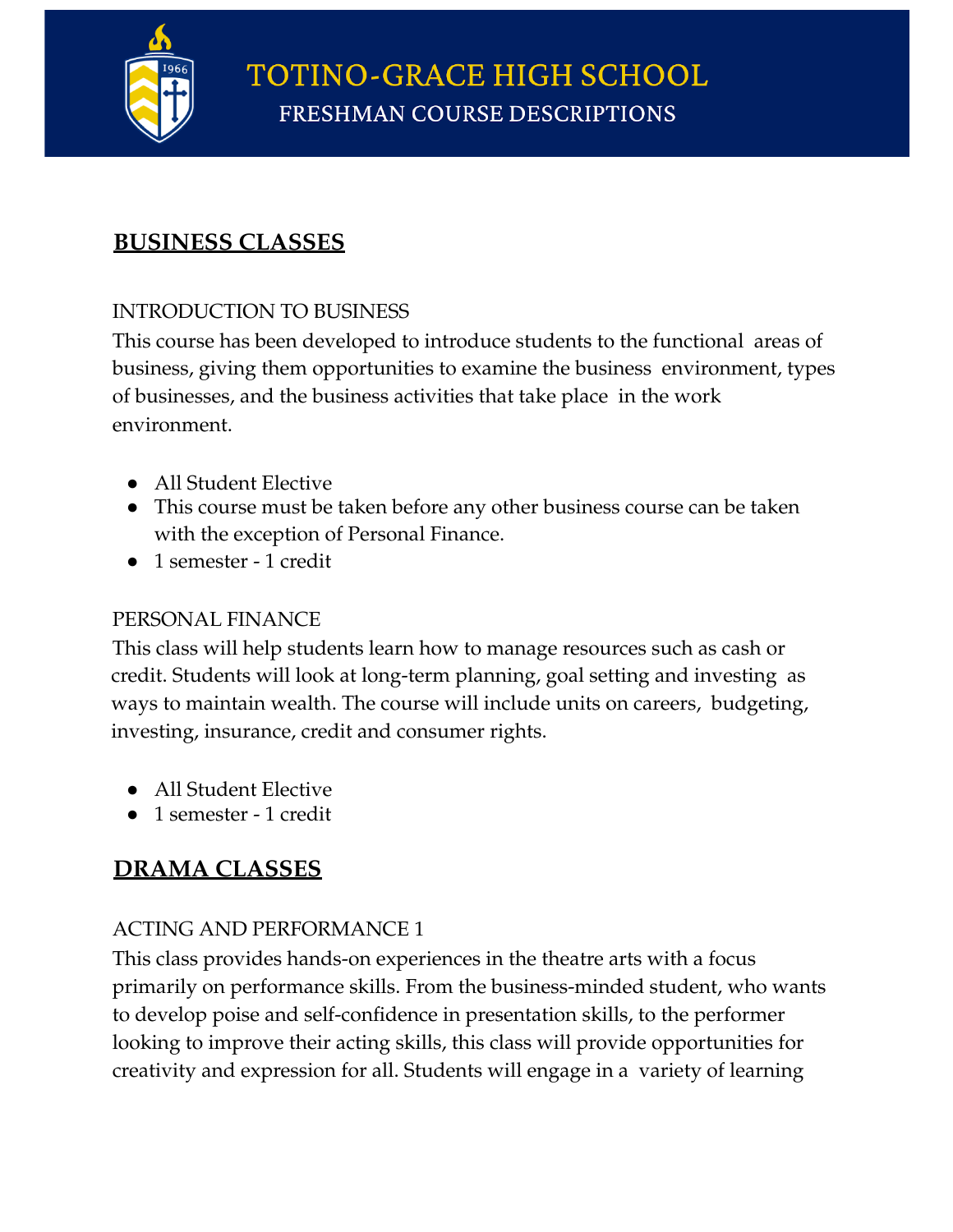

activities including theatre games, skits, improv, comedic and dramatic character study, and plays. The course will culminate with a final performance project.

- Fulfills the Fine Arts requirement
- All School Elective
- 1 semester 1 credit

## **ENGLISH CLASSES**

#### ENGLISH 9: WRITING AND SPEECH A & B

This two-semester course introduces ninth graders to fundamental speaking and writing skills. Students learn to respond in writing to poetry, short stories and a memoir. Students also develop their research skills as they gather and synthesize information for both written and oral assignments. Grammar review and vocabulary development are integrated into this yearlong course.

- Fulfills Freshman Requirement
- 2 semesters -2 credits

#### HONORS ENGLISH 9 A & B

This introduction to the Honors English sequence focuses on the idea of "hero." What is a "hero"? Why does humankind need heroes? Students begin with a study of the literature and culture of the Ancient World and end with a study of Shakespeare and Cyrano de Bergerac. Critical textual analysis, expository writing, and class presentations are central to the course, as is a close examination of selected works. Students entering the class are expected to read well and have an interest in reading, writing, and independent thinking.

Prerequisite: Entrance into this course is limited and based on exam scores. If exam scores are not high enough, entrance into this course will be assessed after a writing assessment.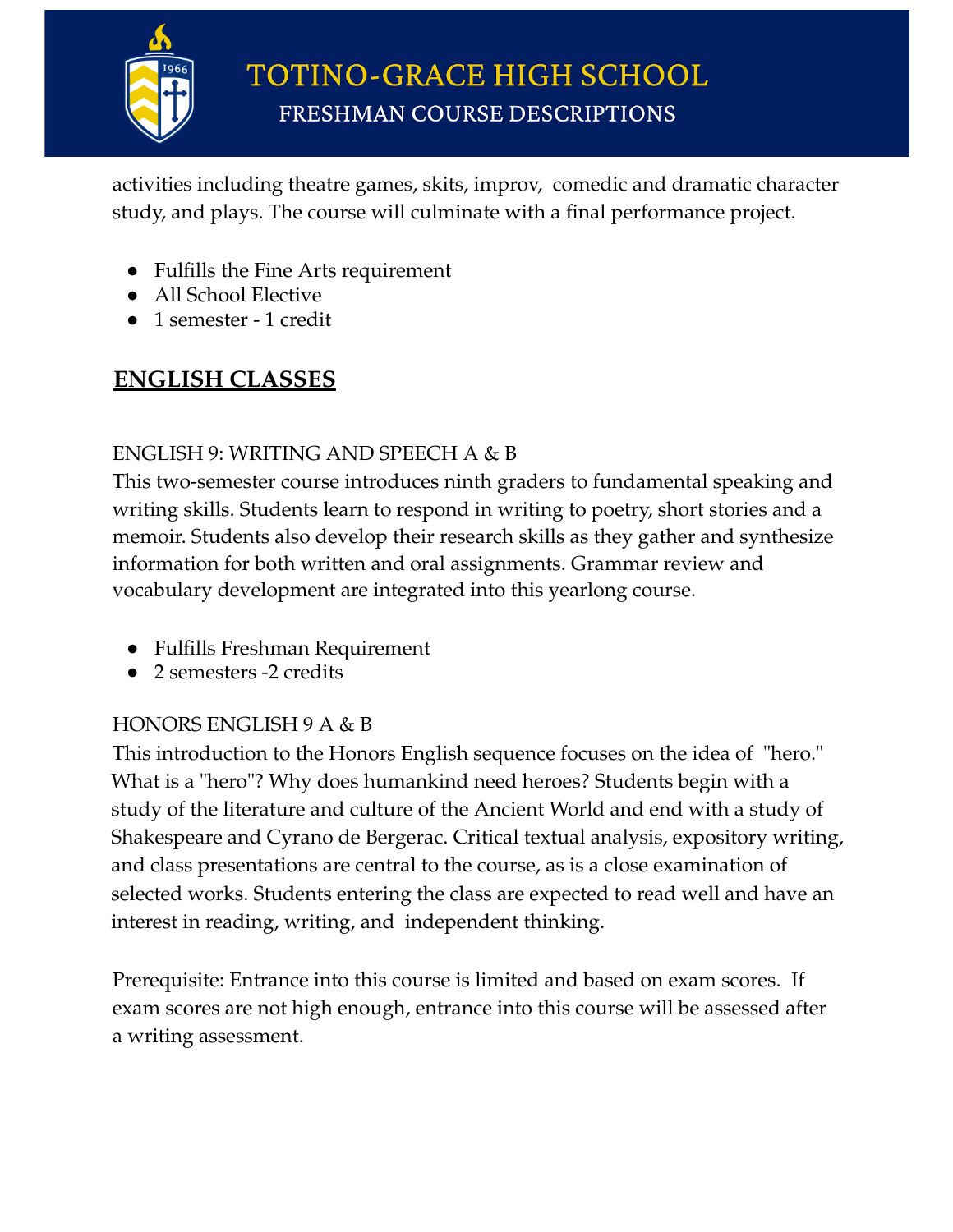

- Fulfills Freshman Requirement
- 2 semesters -2 credits

### READING PRACTICUM A & B

This intensive reading intervention program provides individualized instruction through teacher-directed lessons and adaptive software for students who experience challenges with reading. The program includes high-interest leveled fiction and non-fiction texts to develop reading independence. Direct instruction of higher order reading and critical thinking skills and strategies are taught with a focus on literacy skills and practice.

Prerequisite: Entrance into this course is based on the Placement Exam and/or recommendation by parents and instructors.

- Freshman Elective
- 2 semesters -2 credits

## **INDUSTRIAL ARTS CLASSES**

#### WOODS AND METALS

In this course, students become familiar with the materials, processes, tools, machines, and practices of the wood and metal industries. During this course, which is both project and objective oriented, students gain hands-on experience in the operation of machines and tools, which are common to construction and manufacturing.

- All Student Elective
- 1 semester -1 credit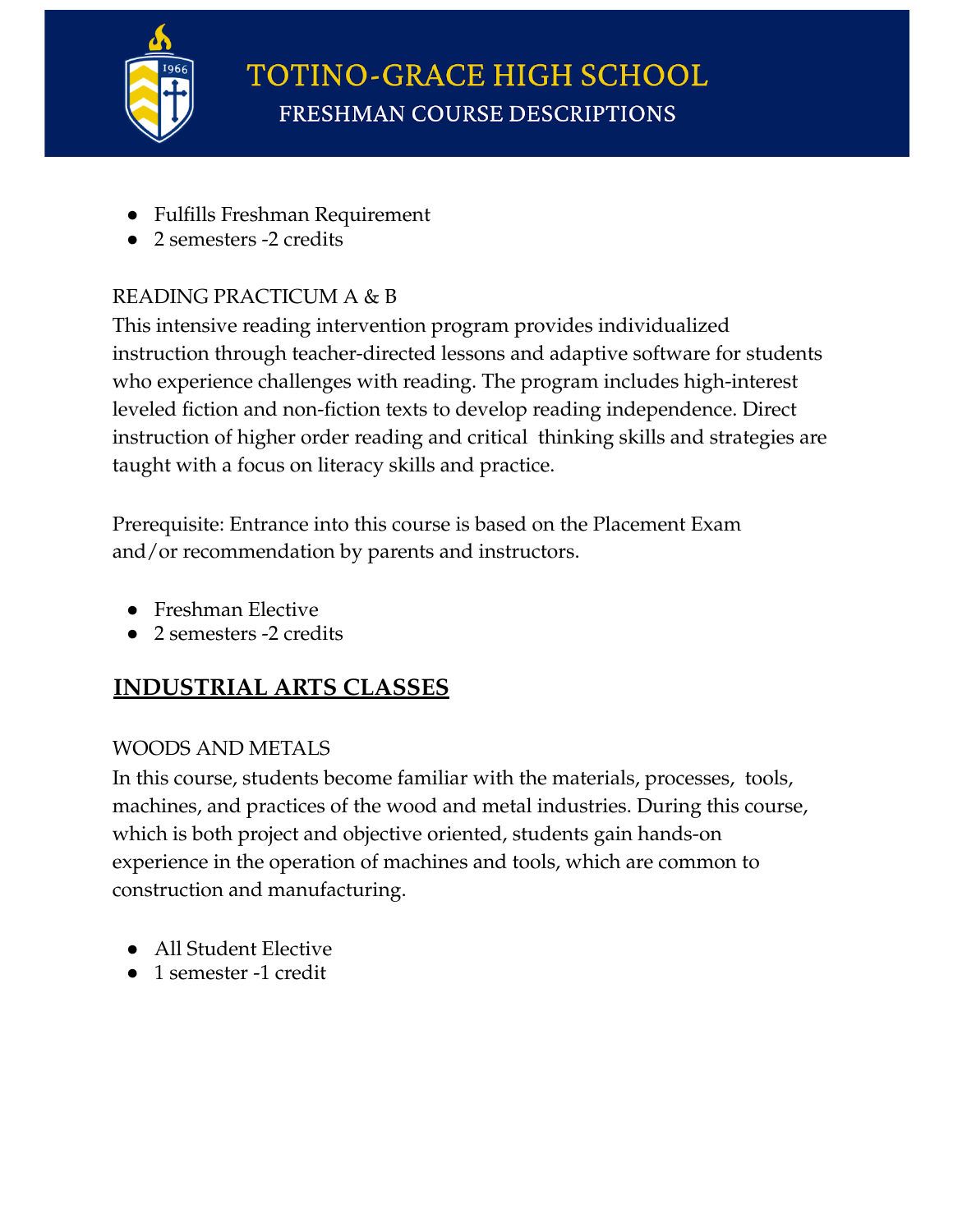

#### POWER AND ENERGY

In this course, students will learn about the various forms of power and energy that exist and are utilized in our everyday lives. This course specifically emphasizes three areas of power and energy: electricity, alternative energy and internal combustion engines. This course combines scientific principles with a hands-on approach where students will apply science to solving problems ranging from electrical circuit wiring to overhauling small gas engines.

- All Student Elective
- 1 semester -1 credit

#### CAD TECHNOLOGY

This elective course in Computer Aided Drafting (CAD) examines the origin, role and methods of communication of the graphic language of engineering and architectural drafting. Students will construct technical drawings and illustrations with the use of a computer and CAD software as well as learn methods of scaled sketching. Students will create original residential designs and communicate their ideas through floor plans, elevations, section views and 3-D models. Possessing ability or experience in Geometry would enhance a student's performance in this course.

- All Student Elective
- 1 semester -1 credit

## **LEARNING LAB**

The Learning Lab course at Totino-Grace offers academic support for students who experience difficulty in learning. The purpose of the lab period is to provide academic assistance as students work to develop organizational, test taking, and study skills. The Learning Lab teachers monitor students' progress in their many subjects and act as communication liaisons between classroom teachers and parents. The Learning Lab teachers also monitor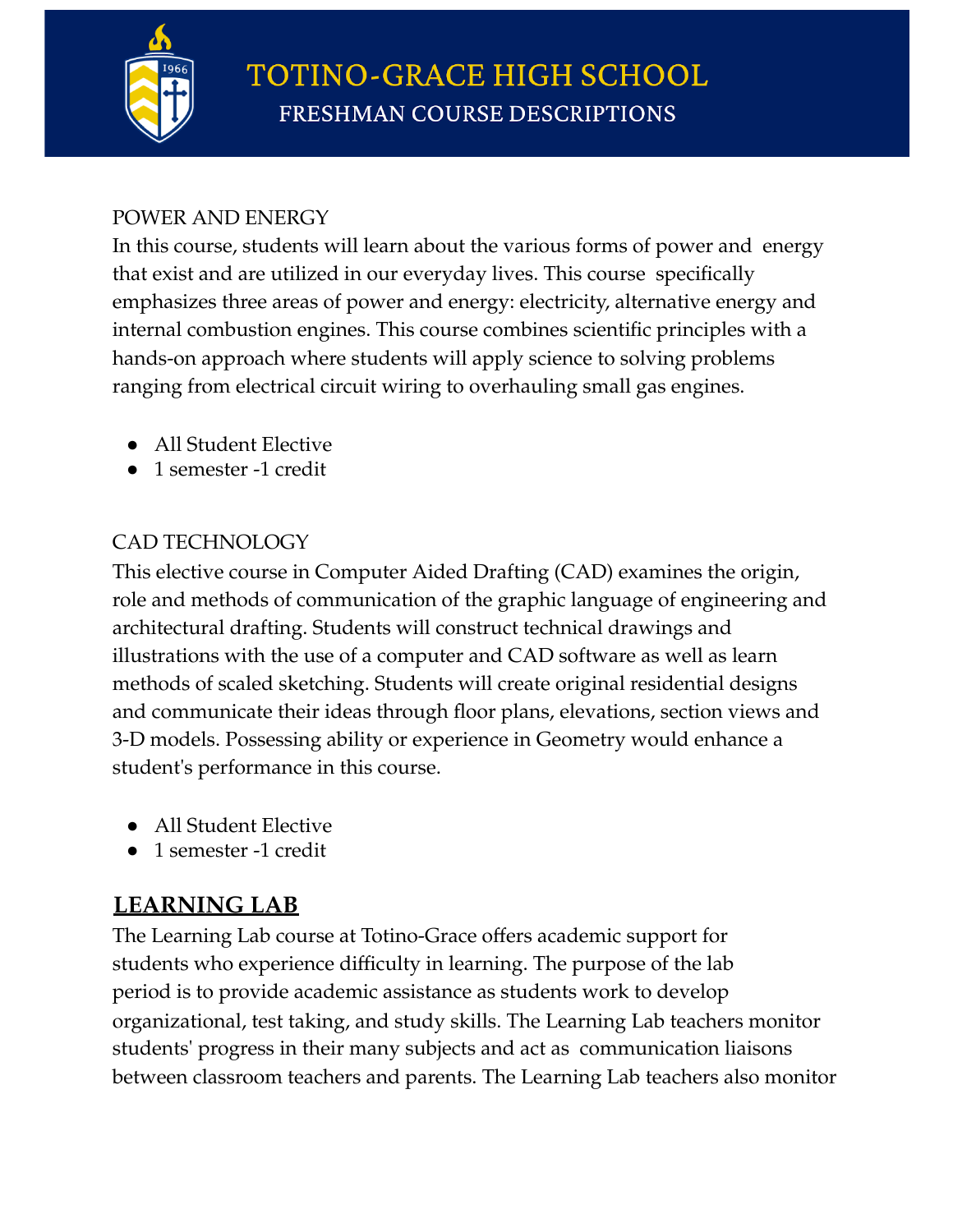

the Student Accommodation Plans (SAPs) of those students who have them and provide teachers with a variety of methods to encourage academic success for their students. Qualified students are scheduled into Learning Lab for one out of eight class periods. The Learning Lab class has a small teacher-to-student ratio. Students earn one elective credit per semester for this course and it is not included in a student's GPA. Initial placement in Learning Lab is based on qualifying placement exam scores and completion of a Learning Lab application by parents. Continued enrollment in Learning Lab is based on a student's individual learning needs and academic performance. The Academic Office and School Counseling Services oversee initial placement of students in Learning Lab. For more information, contact the School Counseling Department at 763- 586-6302.

#### IEP and SAPs

Students with an Individual Education Plan (IEP) may be able to use the plan, in consultation with Fridley Public Schools, while at Totino-Grace. Student Accommodation Plans (SAPs) also may be written for students diagnosed with a condition that interferes with the learning process. Decisions regarding acceptance or placement of students with learning disabilities are made by Totino-Grace counselors in consultation with the principal.

## **MATH CLASSES**

#### ALGEBRA I A & B

This algebra 1 course starts by reviewing basic pre-algebra topics. This course then provides a comprehensive teaching of the fundamental aspects of problem solving. Major topics of study include: evaluation of algebraic equations, exponential rules and manipulation, polynomials, solving and graphing linear equations, solving and graphing 2 variable inequalities, solving systems of equations, radicals, word problems, solving and graphing quadratic equations, and factoring.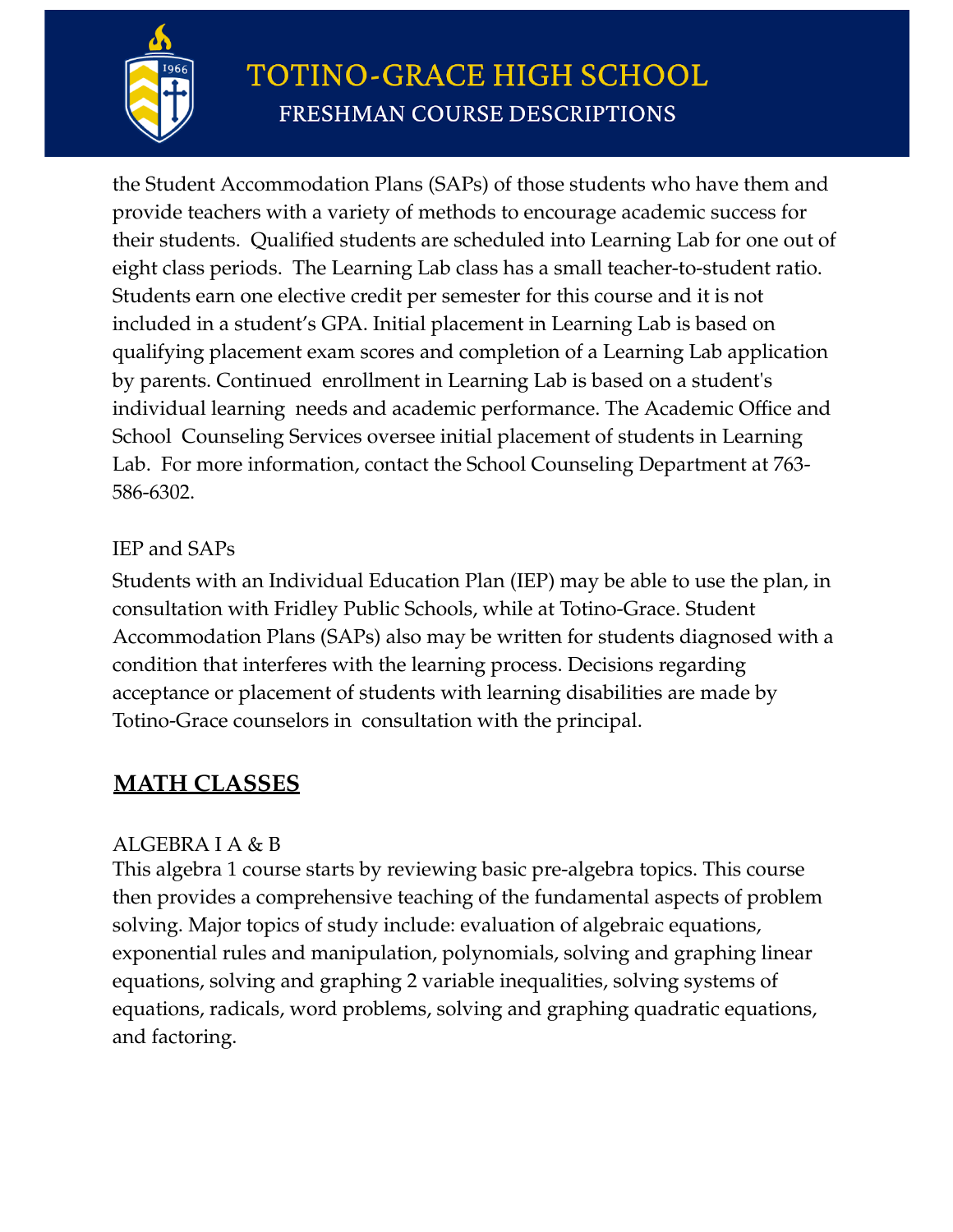

- Fulfills Freshman Requirement
- 2 semesters 2 credits

#### GEOMETRY A & B

This course in the elements of plane geometry is designed to develop an understanding of the structures of geometry and their relation to the real world. Students will develop a thorough understanding of the deductive method, strengthen the algebraic skills developed in Algebra 1, demonstrate the ways in which algebra and geometry complement each other, and foster an appreciation of the clear and creative thinking of mathematics.

- Fulfills Freshman Requirement
- All Student Elective
- 2 semesters -2 credits

### HONORS GEOMETRY A & B

This course is a full year of Euclidean Geometry with review and integration of algebra topics. It is intended for our most capable and highly motivated math students who have completed Algebra 1.

- Fulfills Freshman Requirement
- Freshman/Sophomore Elective
- 2 semesters 2 credits

### HONORS ALGEBRA 2 /TRIGONOMETRY A & B

This is a second year algebra course with an emphasis on trigonometry during the second semester. It is designed for students who have taken Honors Geometry or who have been recommended by their geometry instructor.

- Fulfills Freshman Requirement
- Freshman/Sophomore/Junior Elective
- 2 semesters 2 credits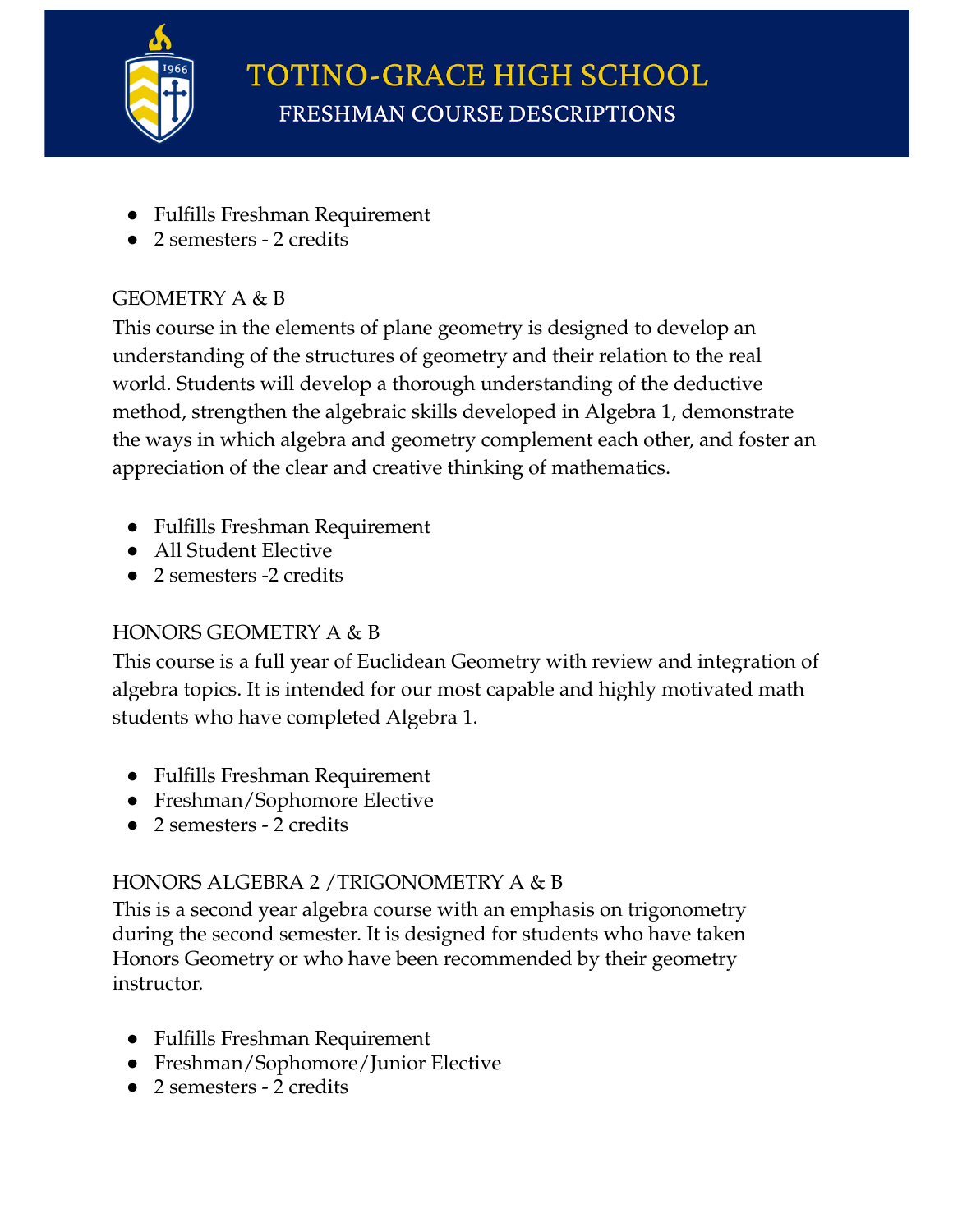

## **MUSIC CLASSES**

#### CHORALE A&B

This is a non-auditioned choir made up of freshmen and sophomores. In striving for musical excellence the students will work on vocal technique, music theory, ear training and sight singing as well as preparing music (in three and four parts) to be performed at the choral concerts. Weekly small group lessons, which are part of the curricular requirement, enhance the learning process and help ensure a quality music education.

Course Requirement: Attendance is required at the Fall, Christmas, Mid winter and Spring Pops concerts.

- Fulfills Fine Arts Requirement
- Freshman/Sophomore Elective
- 2 semesters 2 credits

#### CONCERT BAND A & B

Concert Band is an all ninth grade instrumental performing ensemble that seeks excellence in performance through concentrated development of musical skills. Skills taught in this course include tone production, rhythmic understanding, instrumental technique, musicality, and beginning music theory.

**Course Requirement:** Attendance is required at four Fall athletic events, four major concerts, conference and state band festivals during the year and Graduation.

- **Fulfills Fine Arts Requirement**
- Freshman Elective
- 2 semesters 2 credits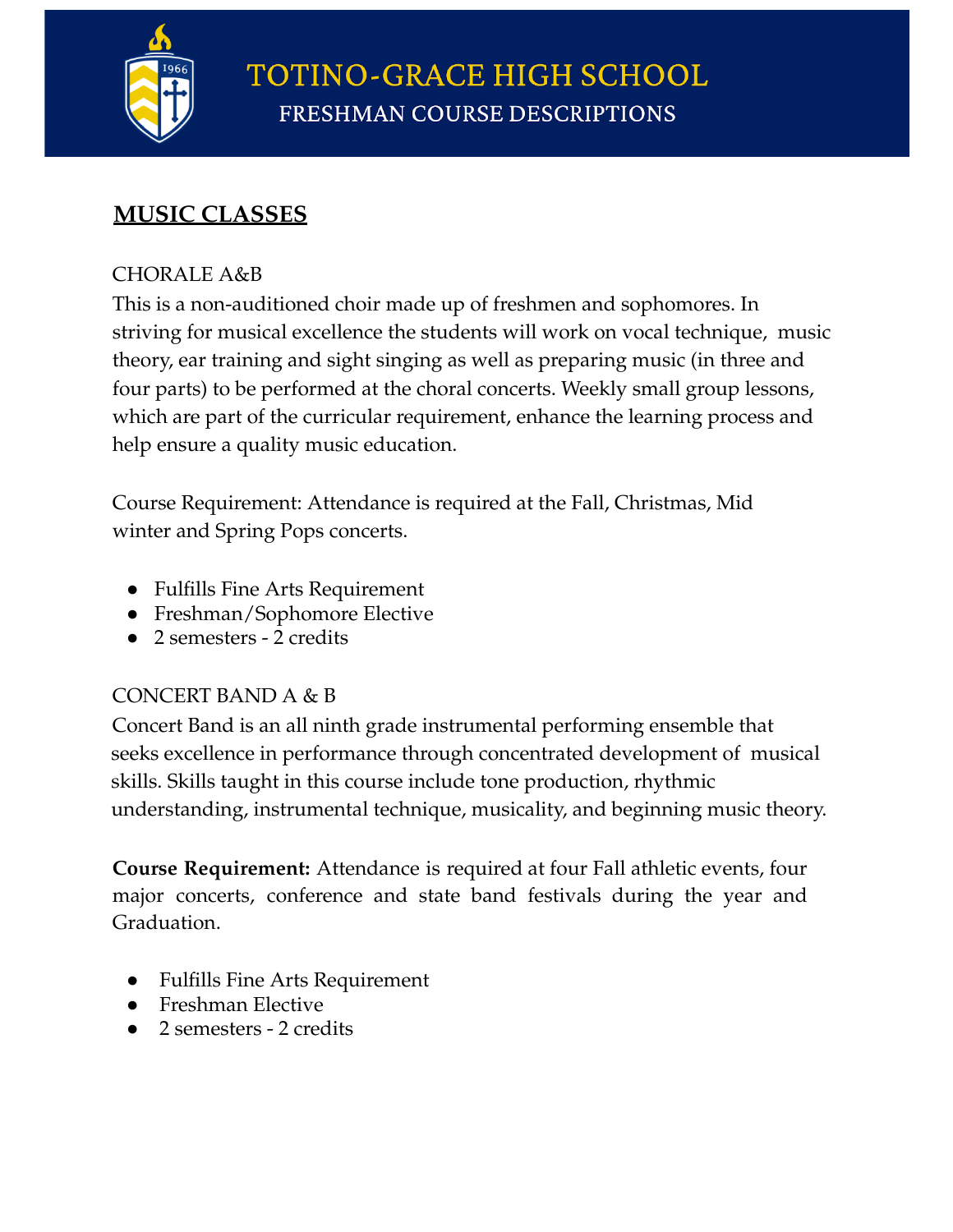

### **PHYSICAL EDUCATION/HEALTH**

#### PHYSICAL EDUCATION I

Physical Education I focus on developing and maintaining healthy levels of cardiovascular fitness, muscular strength and coordination. These goals are accomplished through cardiovascular conditioning and various individual and team activities. These activities may include: tennis, track and field, indoor soccer, horseshoes, weight training, volleyball, basketball, step aerobics, cross country skiing, frisbee, floor hockey, lacrosse, speedball, pickleball, and softball.

- Fulfills Freshman PE Requirement
- 1 semester -1 credit

#### HEALTH

This course focuses on helping students adjust and adapt to the challenges of adolescence. Life skills and decision-making skills form the core of this course. Students apply these skills in making choices on health and lifestyle issues. Major topics include A Healthy Foundation, First Aid/CPR, Drugs, Mental and Emotional Health, Diseases and Disorders, Growth and Development, and Nutrition.

- Fulfills Health Requirement
- 1 semester -1 credit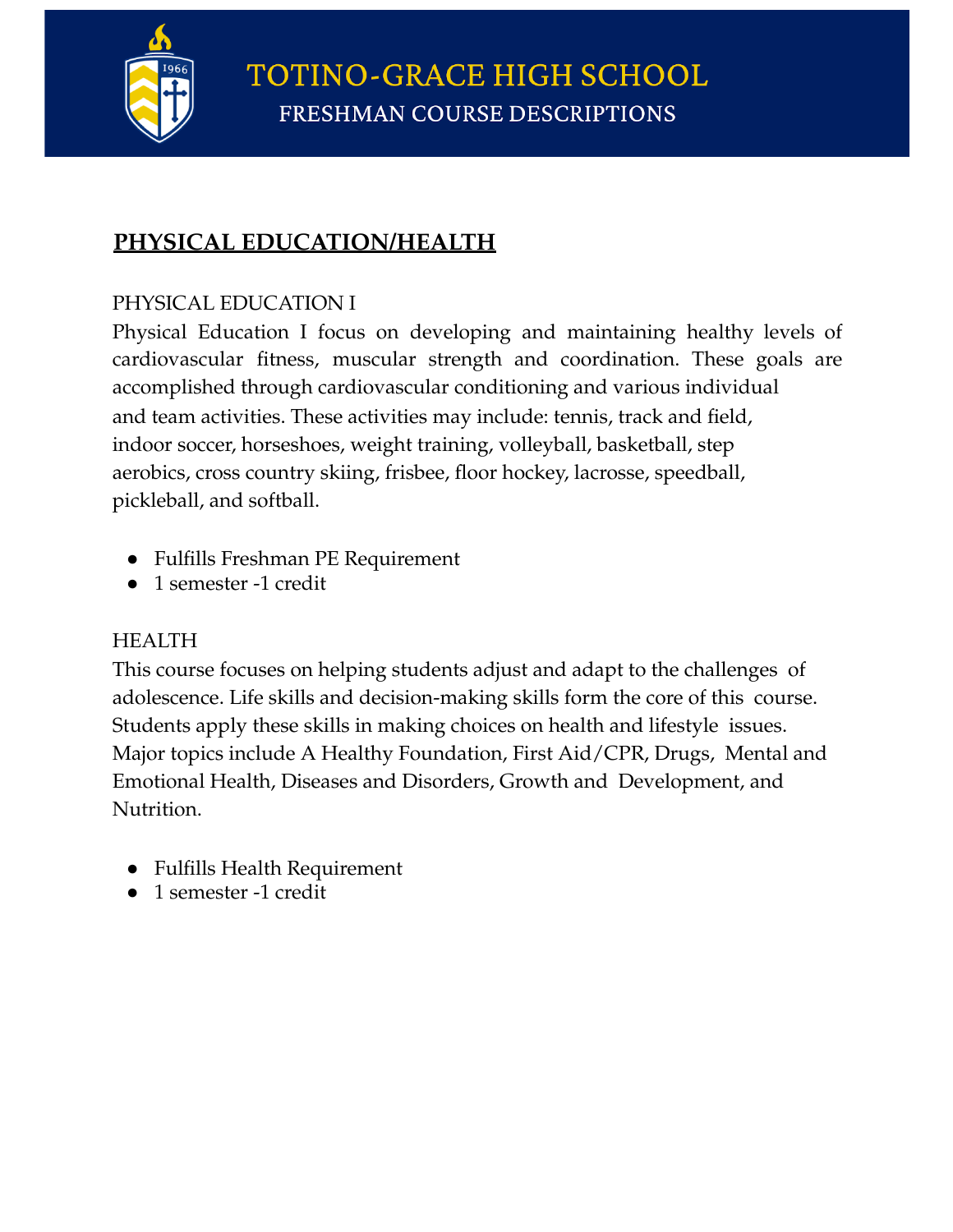

## **SCIENCE CLASSES**

#### PHYSICS A & B

This course introduces the student to the scientific method, measurement, the SI system, graphing and laboratory report writing. Topics include vectors, velocity, acceleration, Newton's Laws, forces, energy, momentum, machines, a brief introduction to fluid dynamics, waves, sound, light, color, reflection, refraction, lenses, and electricity and magnetism. This course is a prerequisite to all other Totino-Grace science courses.

- Fulfills Freshman Requirement
- 2 semesters -2 credits

#### HONORS PHYSICS A & B

This course is designed for students whose reading and math abilities are well above average, and who want the most challenging preparation for college. Content is covered in greater depth and complexity than Physics A & B, and at an accelerated rate. Students learn the scientific method, measurement, the SI system, graphing and laboratory report writing. Topics include vectors, velocity, acceleration, Newton's Laws, forces, energy, momentum, machines, a brief introduction to fluid dynamics, waves, sound, light, color, reflection, refraction, lenses, and electricity and magnetism. Placement in this course is based on student interest, supported by strong Placement Exam scores.

- **Fulfills Freshman Requirement**
- 2 semesters -2 credits
- **Freshman Requirement**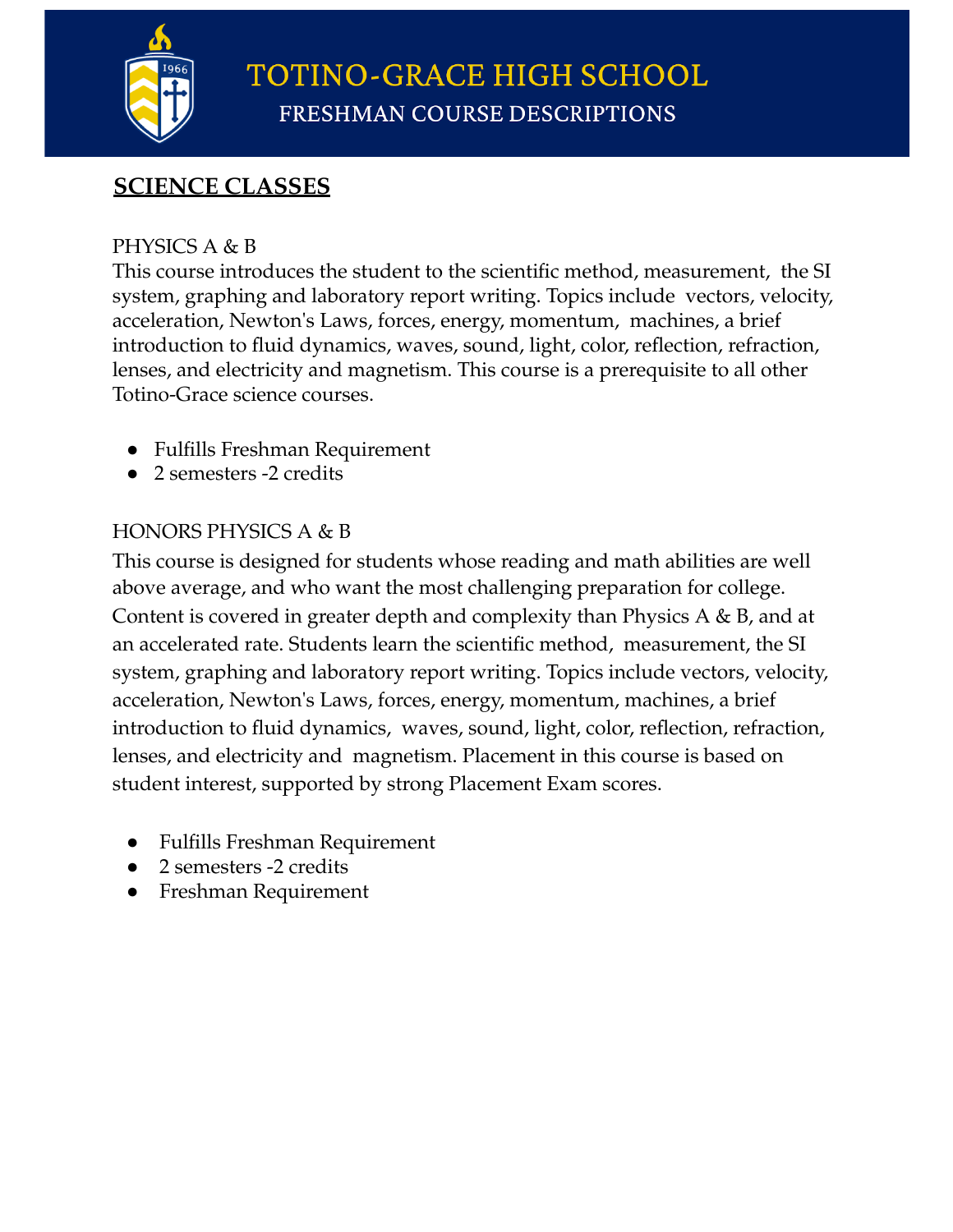

**TOTINO-GRACE HIGH SCHOOL** FRESHMAN COURSE DESCRIPTIONS

## **SOCIAL STUDIES**

#### HUMAN GEOGRAPHY

Human geography will introduce the systematic study of patterns and processes that have shaped human understanding, use, and alteration of the Earth. Students will learn spatial concepts and landscape analysis to examine social organizations and environmental changes. Students will also use geographer's tools and methods.

- Fulfills Freshman Requirement
- 1 semester -1 credit

## **THEOLOGY CLASSES**

#### INTRODUCTION TO THE BIBLE

The purpose of this course is to give students a general knowledge and appreciation of Sacred Scripture, the story of Salvation History, and how it is key to understanding God and our world. Through their study of the Bible, students will come to encounter the living Word of God, Jesus Christ. Students will learn about the Bible, authored by God through Inspiration, and its value to people throughout the world. Students will continue to learn how to read the Bible and will become familiar with the major sections of the Bible and books included in each section.

- Fulfills Freshman Requirement
- 1 semester -1 credit